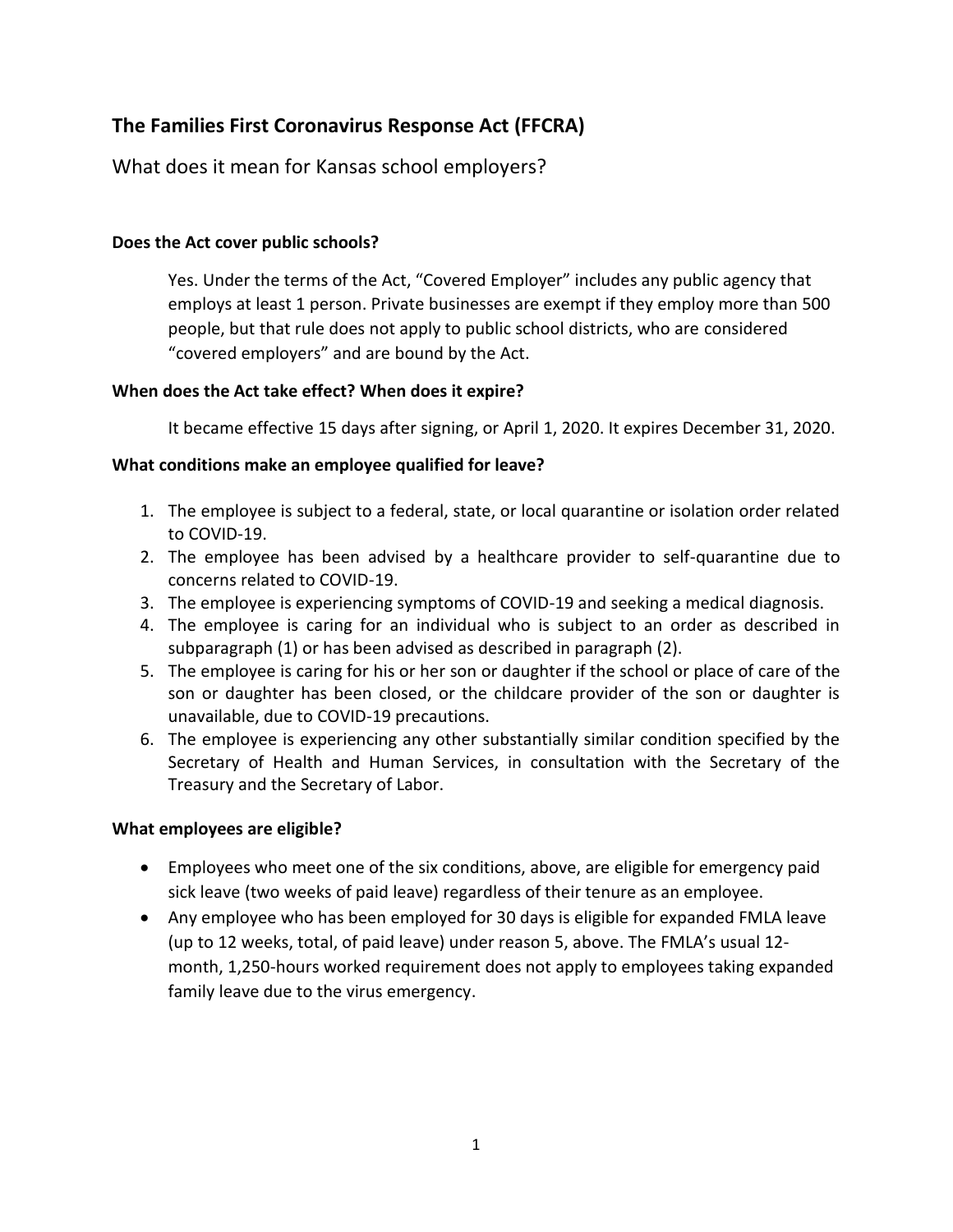#### **What rights apply to an employee on leave for COVID-19 reasons?**

- 1. The Emergency Paid Sick Leave Act requires employers to provide up to 80 hours of paid sick leave to an employee who is *unable* to work or telework for any of the reasons stated above.
- 2. The Act requires employers to provide part-time employees paid sick leave equal to the number of hours, on average, that they work over a two-week period if they are *unable to work or telework* for any of the reasons stated above.
- 3. If leave is solely due to the need to care for a son or daughter because a school or day care has closed, employees are entitled to take up to 12 weeks combined of Emergency Paid Sick Leave (2 weeks) and Expanded Family and Medical Leave (10 additional weeks). The employee may use the paid sick leave provided by the FFCRA or employerprovided leave for the first two weeks. If the employee opts to use neither the FFCRAprovided paid sick leave or employer-provided leave, the first two weeks of leave under justification number 5 may be unpaid leave.

#### **Does the amount of leave available to an employee depend on the reason for taking leave?**

Yes. The Emergency Paid Sick Leave and Expanded Family and Medical Leave are only available for the six reasons stated above. Employees are entitled to two weeks of paid leave under the Emergency Paid Sick Leave Act for conditions 1 through 4 and 6. Employees are entitled to up to 12 weeks of combined paid leave under the Emergency Paid Sick Leave Act and the Expanded Family and Medical Leave Act for leave taken under condition 5. Employees on leave under FMLA for other reasons are not entitled to convert their leave to FFCRA leave unless they qualify under one of the six definitions.

#### **If an employee is able to telework, can the employee take Emergency Paid Leave?**

To the extent the employer has duties for an employee, and the employee is able to complete those duties through work or telework, Emergency Paid Sick Leave and Expanded Family and Medical Leave are not available to the employee.

# **Can an employer require that an employee find a replacement employee to cover his or her duties as a condition of granting leave?**

No. This is expressly prohibited under the Act.

# **Is leave provided under the FFCRA in addition to leave already available under the Family Medical Leave Act? Or is it deducted from employee's FMLA allotment?**

- The two weeks paid leave available under the Emergency Paid Sick Leave Act must be provided even if the employee has exhausted FMLA leave for the year.
- Additional FMLA leave is NOT provided for those opting to take up to 10 additional weeks to care for children whose schools have closed or whose day care providers are unavailable due to the emergency (condition 5, above). Leave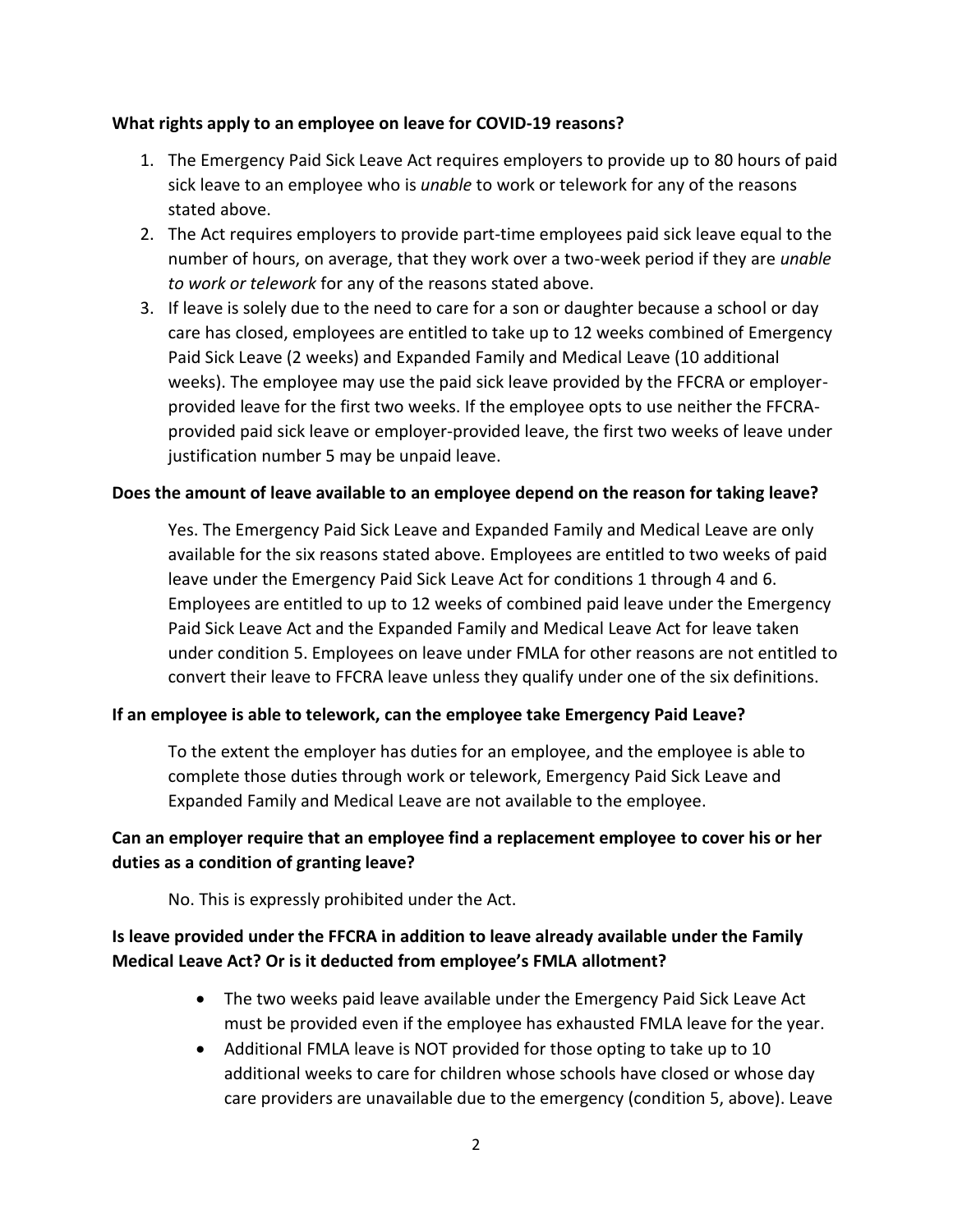taken for this reason would be deducted from the employee's allotment of up to 12 workweeks of leave available under the FMLA during the current 12-month period. If an employee has already taken 12 workweeks of leave under FMLA, the employee may take two weeks of emergency sick leave for reasons 1 through 3, but may not take additional expanded family and medical leave.

# **Can employees be required to use accrued sick leave before taking the two weeks of paid leave under FFCRA?**

No. Employers must allow immediate use of the leave provided under FFCRA for any qualifying reason and may not require employees to exhaust other accrued leave before being entitled to leave under the Act.

#### **Do employees receive full pay when on leave due to the pandemic?**

The amount of pay employees on leave will receive depends upon the reason for taking leave.

- For reasons 1-3, employees receive their regular rate of pay, up to \$511 per day or \$5,110 aggregate over the two weeks.
- For reasons 4 and 6, employees receive two-thirds of their regular rate, up to \$200 per day or \$2,000 aggregate over the two weeks.
- For reason 5, employees may (but are not required to) take the emergency paid sick leave for the first two weeks at two-thirds of their regular rate of pay, not to exceed \$200 per day. Beginning with the third week, the employee would be on expanded family and medical leave for up to ten additional weeks. During this time, the employee is entitled to receive two-thirds of regular pay, up to \$200 per day. In no case is any employee taking leave under reason 5 entitled to more than \$12,000, in aggregate, if they take a full 12 weeks of leave.

#### **How is pay calculated for hourly employees who work varying schedules?**

Employers must calculate the average number of hours that the employee was scheduled over a 6-month period ending on the date paid sick leave is taken, including hours for which the employee took leave of any type.

### **Do employees automatically qualify for leave if their children's school has been closed or daycare is unavailable due to the pandemic?**

Not necessarily. The Emergency Family and Medical Leave Expansion Act defines a "qualifying need related to a public health emergency" to mean "the employee is unable to work (or telework) due to a need for leave to care for the son or daughter under 18 years of age of such employee if the school or place of care has been closed, or the child care provider of such son or daughter is unavailable, due to a public health crisis." This definition gives employers some latitude to require employees to show that the leave is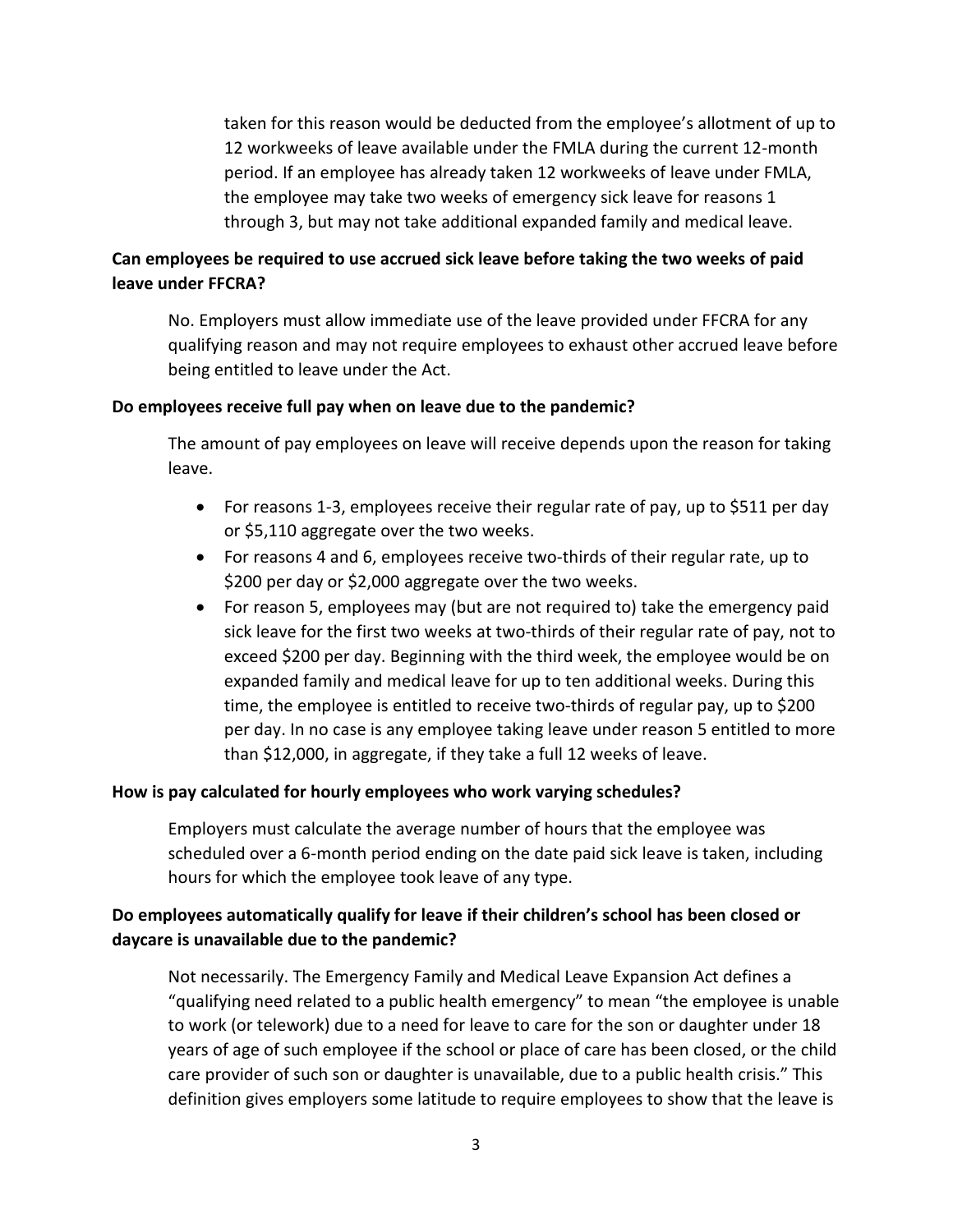based on a "need for leave to care for a son or daughter." The age and maturity of the children, as well as whether the employee can reasonably be expected to complete assigned duties through telework, should be taken into consideration.

#### **Can Employees use the expanded sick leave intermittently while teleworking?**

Yes. If an employee is able to telework, but unable to keep a normal schedule, then the employer and employee can agree to use leave granted under the FFCRA in intermittent increments.

#### **Can Employees take paid sick leave intermittently while working at their usual worksite?**

Generally, no. For reasons 1 through 4 and 6, leave cannot be taken intermittently. This is because employees taking leave under those provisions are either sick, possibly sick, or possibly being exposed to others who are sick and would increase the risk of spreading the virus to others in the workplace. For reason 5, those who are taking leave solely for the purpose of caring for their child or children whose schools are closed or whose daycare is unavailable due to the emergency may take leave intermittently if the employer agrees.

### **Is an employee entitled to take expanded FMLA leave to care for grandchildren whose schools are closed or whose daycare is unavailable due to the COVID-19 emergency?**

No. Expanded FMLA is available only to those who need to take leave to care for a "son or daughter," which the Act defines as the employee's own child, including biological, adopted or foster children, stepchildren, legal wards or a child for whom the employee stands in loco parentis. "Son or daughter" is also an adult son or daughter who is 18 years of age or older who (1) has a mental or physical disability, and (2) is incapable of self-care because of that disability.

#### **What notice is required of employees?**

FMLA requires employees to give as much notice to the employer "as is practicable." Evidence of the need for leave may be required. After the first day of paid leave, an employer may require the employee to follow reasonable notice procedures in order to continue receiving the paid sick leave.

#### **Are jobs protected for those taking leave under the Act?**

Yes. These are temporary amendments to the Family and Medical Leave Act, but the requirement that an employer make reasonable efforts to restore an employee returning from FMLA leave to the same or an equivalent position when he or she is able to return to work applies, as usual. Additionally, the Act prohibits disciplining or discharging any employee for taking leave under the Act.